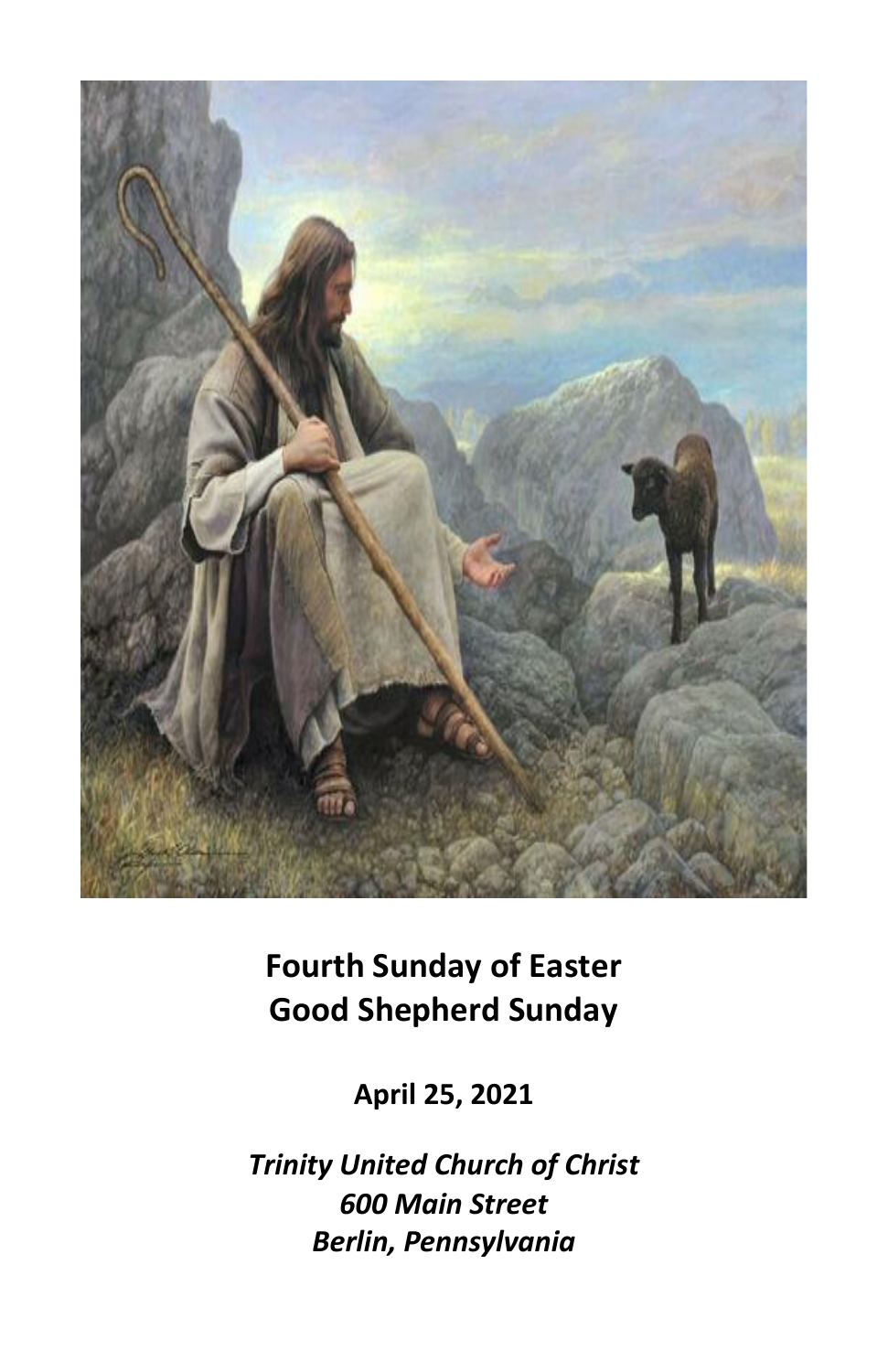**\*Easter Hymn: No. 212** *O the Deep, Deep Love of Jesus*

**\*Apostolic Greeting**

Blessed be God: Father, Son, and Holy Spirit. **And blessed be his kingdom, now and forever. Amen.** Alleluia. Christ is risen! **The Lord is risen indeed. Alleluia!**

**Morning Prayer Our Savior's Prayer [**using **debts** and **debtors]**

# **WE HEAR GOD'S WORD**

### **Epistle of John 1 John 3:16-24**

**<sup>16</sup>** By this we know love, that he laid down his life for us, and we ought to lay down our lives for the brothers. **<sup>17</sup>** But if anyone has the world's goods and sees his brother in need, yet closes his heart against him, how does God's love abide in him? **<sup>18</sup>** Little children, let us not love in word or talk but in deed and in truth.

**<sup>19</sup>** By this we shall know that we are of the truth and reassure our heart before him; **<sup>20</sup>** for whenever our heart condemns us, God is greater than our heart, and he knows everything. **<sup>21</sup>** Beloved, if our heart does not condemn us, we have confidence before God; **<sup>22</sup>** and whatever we ask we receive from him, because we keep his commandments and do what pleases him. **<sup>23</sup>** And this is his commandment, that we believe in the name of his Son Jesus Christ and love one another, just as he has commanded us. **<sup>24</sup>** Whoever keeps his commandments abides in God, and God in him. And by this we know that he abides in us, by the Spirit whom he has given us.

### **Blessing and Dismissal of Children to Sunday School**

\***Gospel Acclamation: No. 468** *The King of Love My Shepherd*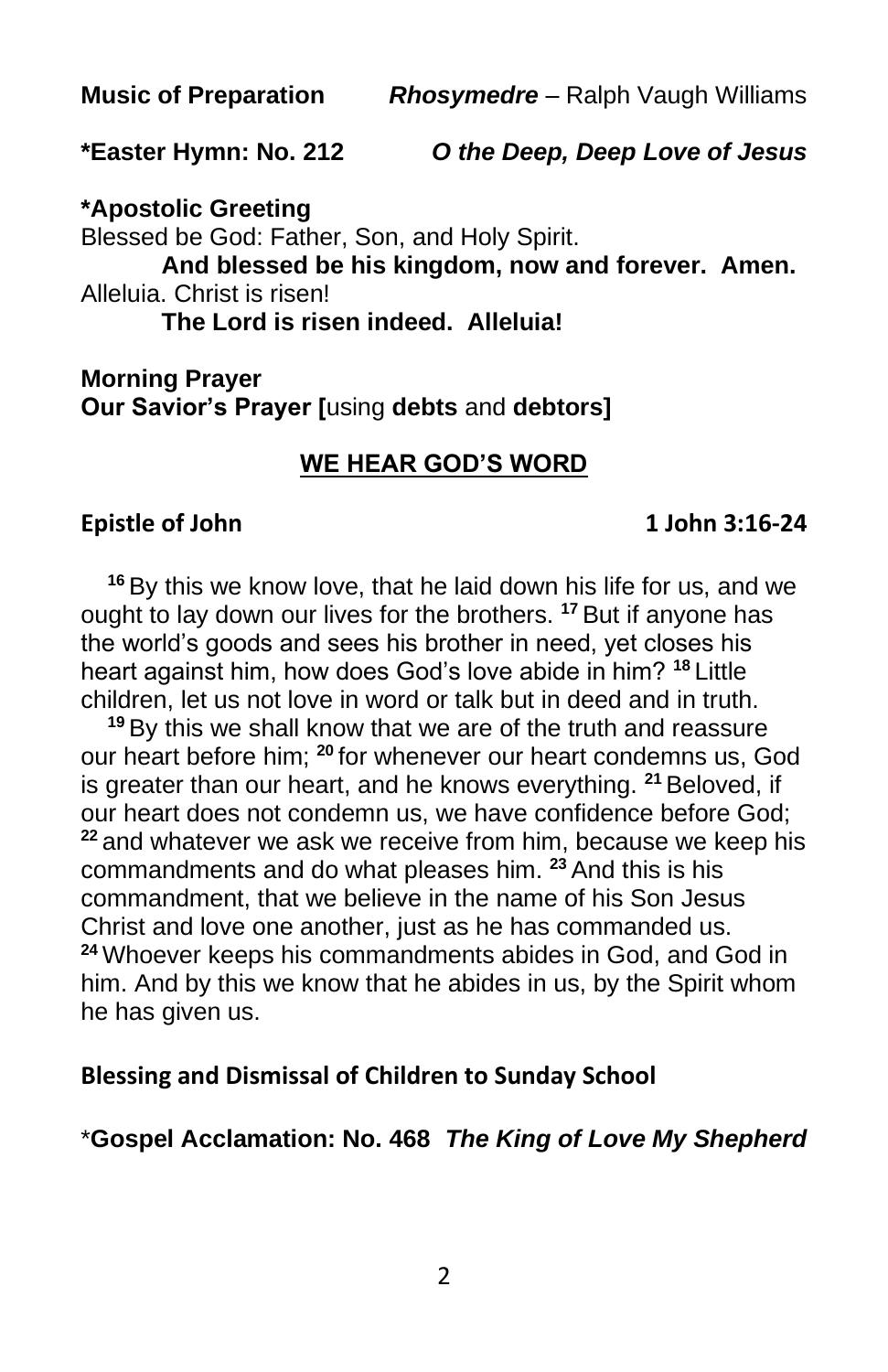**\*The Gospel for Good Shepherd Sunday St. John 10:11-18 <sup>11</sup>** I am the good shepherd. The good shepherd lays down his life for the sheep. **<sup>12</sup>**He who is a hired hand and not a shepherd, who does not own the sheep, sees the wolf coming and leaves the sheep and flees, and the wolf snatches them and scatters them. **<sup>13</sup>**He flees because he is a hired hand and cares nothing for the sheep. **<sup>14</sup>** I am the good shepherd. I know my own and my own know me, **<sup>15</sup>** just as the Father knows me and I know the Father; and I lay down my life for the sheep. **<sup>16</sup>** And I have other sheep that are not of this fold. I must bring them also, and they will listen to my voice. So there will be one flock, one shepherd. **<sup>17</sup>** For this reason the Father loves me, because I lay down my life that I may take it up again. **<sup>18</sup>**No one takes it from me, but I lay it down of my own accord. I have authority to lay it down, and I have authority to take it up again. This charge I have received from my Father."

# **\*The Apostles' Creed**

Let us join together in professing the Christian faith as contained in the Scriptures of the Old & New Testaments.

Do you believe in God?

**I believe in God, the Father Almighty,**

# **creator of heaven and earth.**

Do you believe in Jesus Christ?

**I believe in Jesus Christ, his only Son, our Lord, who was conceived by the Holy Ghost,**

**born of the Virgin Mary, suffered under Pontius Pilate, was crucified, died, and was buried; he descended into hades. On the third day he rose again; He ascended into heaven, is seated at the right hand of the Father, and will come again to judge the living and the dead.** Do you believe in the Holy Ghost?

**I believe in the Holy Ghost, the holy catholic Church, the communion of saints, the forgiveness of sins, the resurrection of the body, and the life everlasting. Amen.**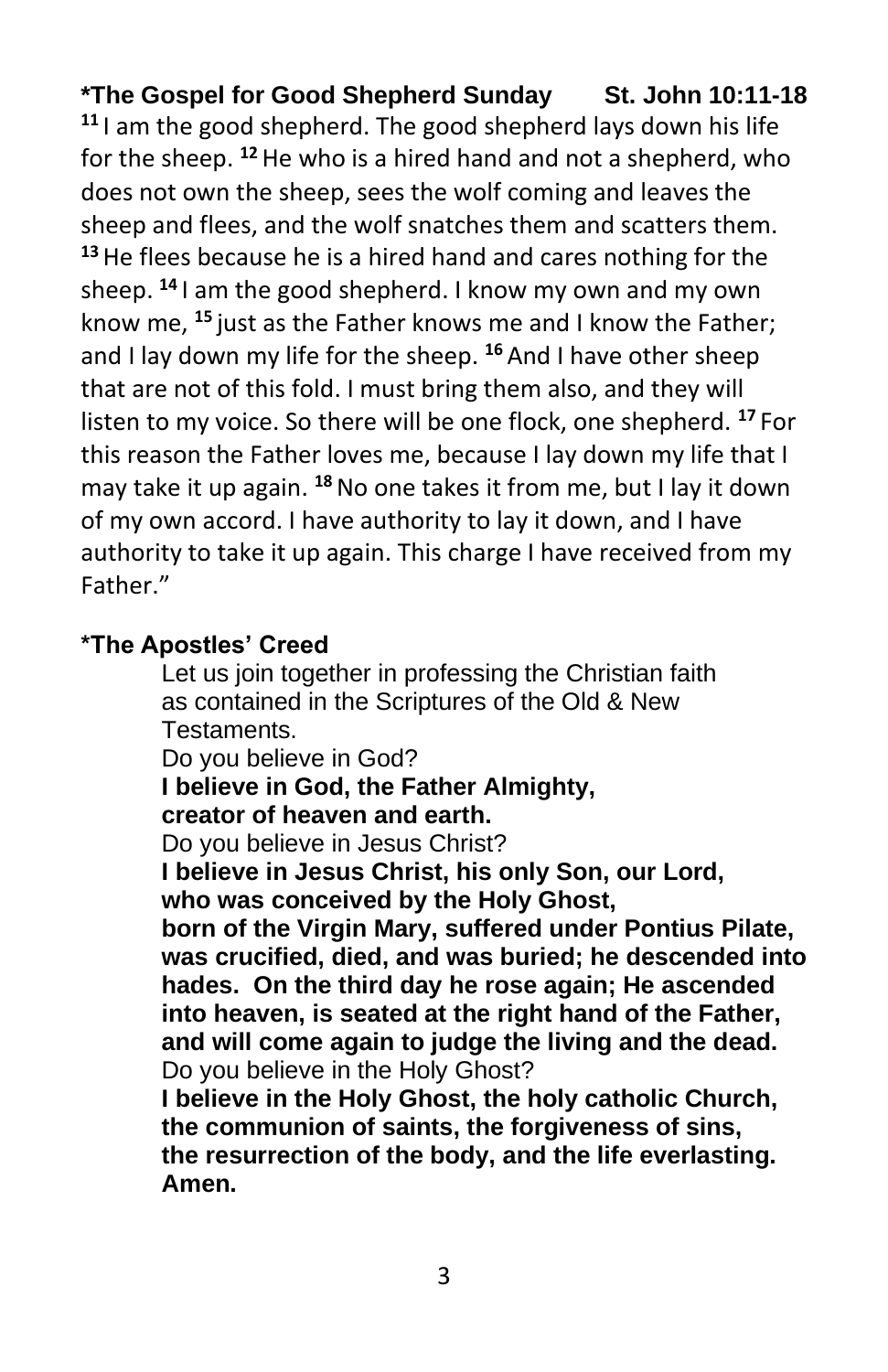**Proclamation of God's Word** The Contract of Text of PD" *Deep Love*

### **The Saints in Action**

**\*Hymn of Dismissal: No. 286** *Blest Be the Tie That Binds*

#### **\*Sung Dismissal and Blessing** *Now Unto Him Who Is Able*

Now unto Him who is able to keep you from falling. To make you stand in His presence blameless and with great joy. To the only God our Savior, Jesus Christ our Lord. Be the glory, and the majesty, dominion, and authority. Both now and forevermore, Amen. **Give Him the glory, and the majesty, dominion, and authority. Both now and forevermore, Amen!**

#### **\*Going Forth**

+ + + + + + +

### **The Saints In Action**

**Wednesdav** 6:30 p.m. Handbells Next Sunday – Fifth Sunday of Easter 8:00 a.m. Worship 9:30 a.m. Worship 9:45 a.m. Sunday School

**Vacation Bible School** will be June 14-18 here at Trinity. This year we will be exploring the story of "Daniel!" Amy Clark and Jean Hart are serving as directors. We are seeking "helpers" to guide students groups, crafts, music, and food! Please offer your talents to make this a memorable event of summer 2021! We missed out on VBS last year due to COVID-19, we feel safe enough to engage with the children this summer.

**Children's Clearances –** The Church Office sent out letters requesting updated Children's Clearances. If you received a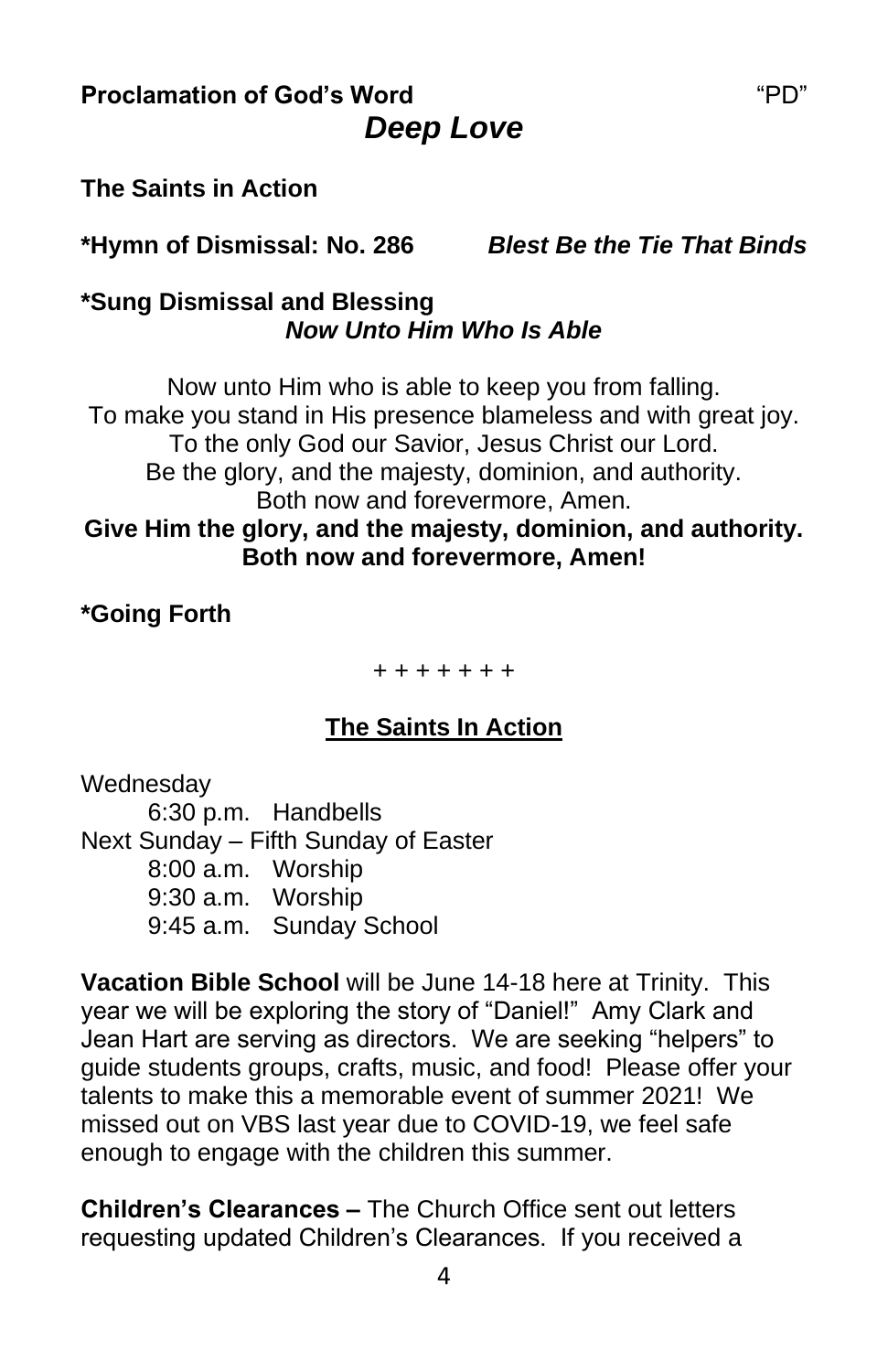letter, please fulfill the request as soon as possible. For those helping with VBS if you are not sure if you have a current clearance, please call the church office. Pam has all of the information. THANK YOU!

**Penn West Annual Meeting – June 12** from 9 a.m. to 12 Noon. Our own Tom Croner will complete his two-year term as moderator that day. Tom has the distinction of being the ZOOM Moderator of the Conference. There have been no in person meetings of the Conference during his term, all meetings have been conducted by ZOOM. We are seeking 1 person to "attend" via ZOOM for this meeting. The church will cover the costs of registration of \$20.00. Please speak with Pastor Dave or Tom Calvert if you are willing to serve.

**Church Picnic –** What do you think about having our annual Church Picnic in the Grove in July? A date will be reserved either July 11 or July 18 on the Grove calendar for us. Let Tom Calvert or one of the HUGS & KISSES moms know your opinion.

**Sunday Worship and Sunday School** – it was discussed at Consistory this past week about our current schedule, and it will remain until restrictions are eliminated. Pastor Dave explained that he is using the standard imposed on the school district for gatherings as his standard for suggesting when to reconsider the Sunday schedule. It is our hope that by fall we will be able to reconsider and ask the congregation for their approval of a Sunday schedule.

**Trinity Celebrates 250 Years** of ministry in 2027. We are starting to think about this celebration and how to commemorate this very special anniversary. Would you be willing to work with a team to create a plan for honoring this anniversary? Speak with Pastor of your interest.

**Thank you** for your Generous Response for the two special offerings during March. *One Great Hour of Sharing* received \$720.00, and the *Penn West Medical Debt Challenge* received \$1,265.00. The Conference asked each church for a goal of \$250.00. Your leadership gift helps the conference retire over \$125,000 of medical debt. THANK YOU, Trinity!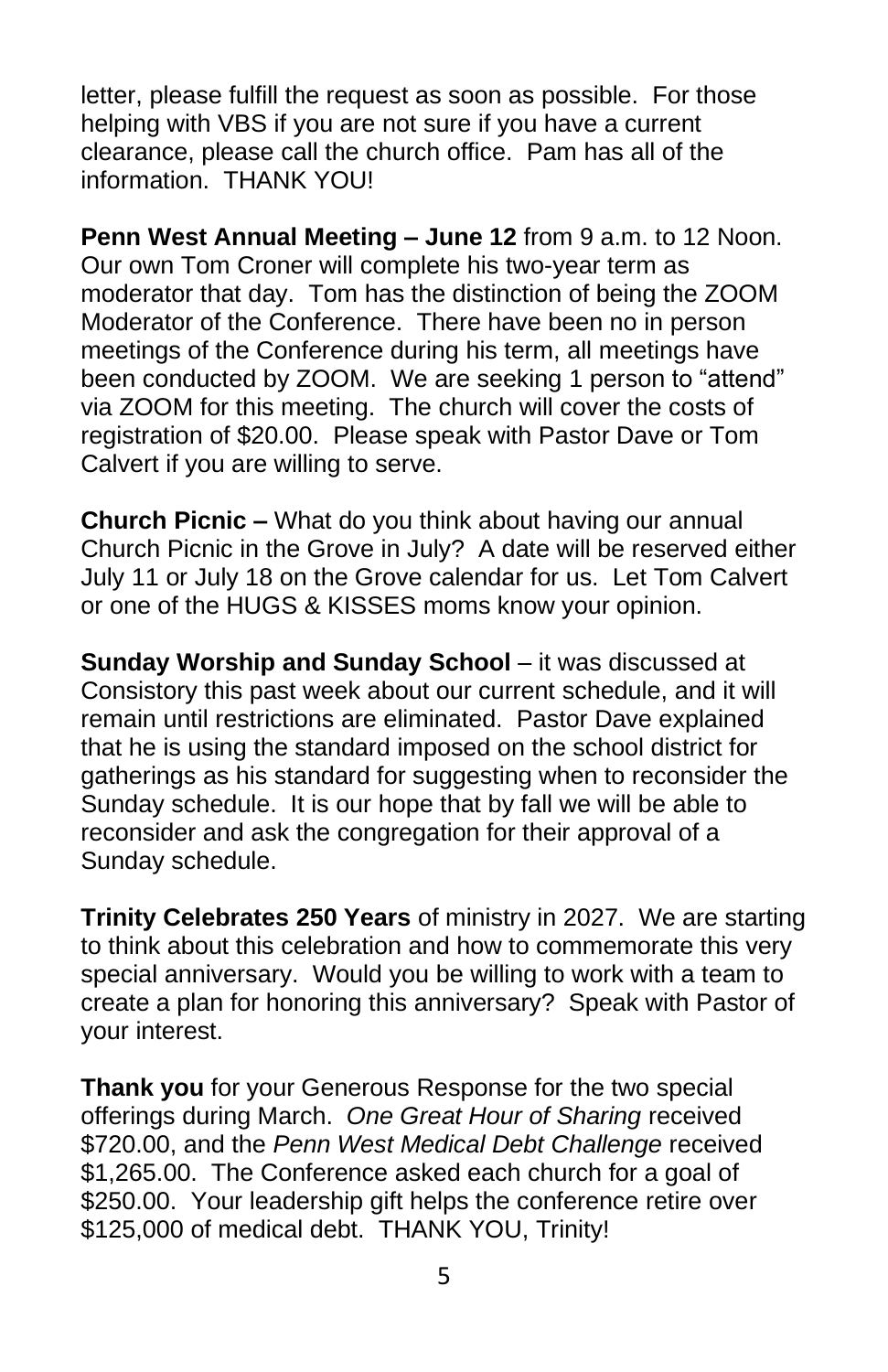**A Big Thank You** from Audrey Twombly for all the cards and wishes celebrating her 90<sup>th</sup> birthday!!! Pretty sure you made her day, nicely done!

# **Giving From 4/18/2021**

|              | Rec       | <b>Budget</b> | Over/Under |
|--------------|-----------|---------------|------------|
| General      | \$2335.00 | \$2434.93     | $-599.93$  |
| Ben          | \$180.00  | \$213.46      | $-533.46$  |
| <b>Maint</b> | \$220.00  | \$163.46      | \$56.54    |
| <b>Total</b> | \$2735.00 | \$2811.85     | $-576.85$  |

Benevolence includes Food Pantry of \$10

# **Those Remembered in prayer:**

God's guidance and protection for Armed Forces.

### **Shut Ins:**

Roy Bucher, Helen Diest, Mary Forespring, Cynthia Kelly, Lois Krause, Deb Luteri, Lois Saylor, Dirkje Stellingwerf.

### **Healing Concerns:**

Mark Amyot, Donnie Baxter, Lindsey Stotler Cioci, Terry Coslic, Pam Crooks, Rev. Charlie Dunn, John Durst, Susan Durst, Wilma Durst, Eric Emerick, Jane Fisher, Linda Gallick, Janet Gindlesperger, Kathryn Grimm, Brenda Leister, Larry McCullen, Bayley Mull, Bob Murphy, Grace Pritts, Tyler Seifert, Dwight Smith, Robin Walker, Heather Weighley, Nancy Weighley, John Will, Karen Will, Kimberly Kay Roos Zimmerman.

Once again, we ask that you contact us if someone needs to be removed from the list or information updated. Thank you for your assistance.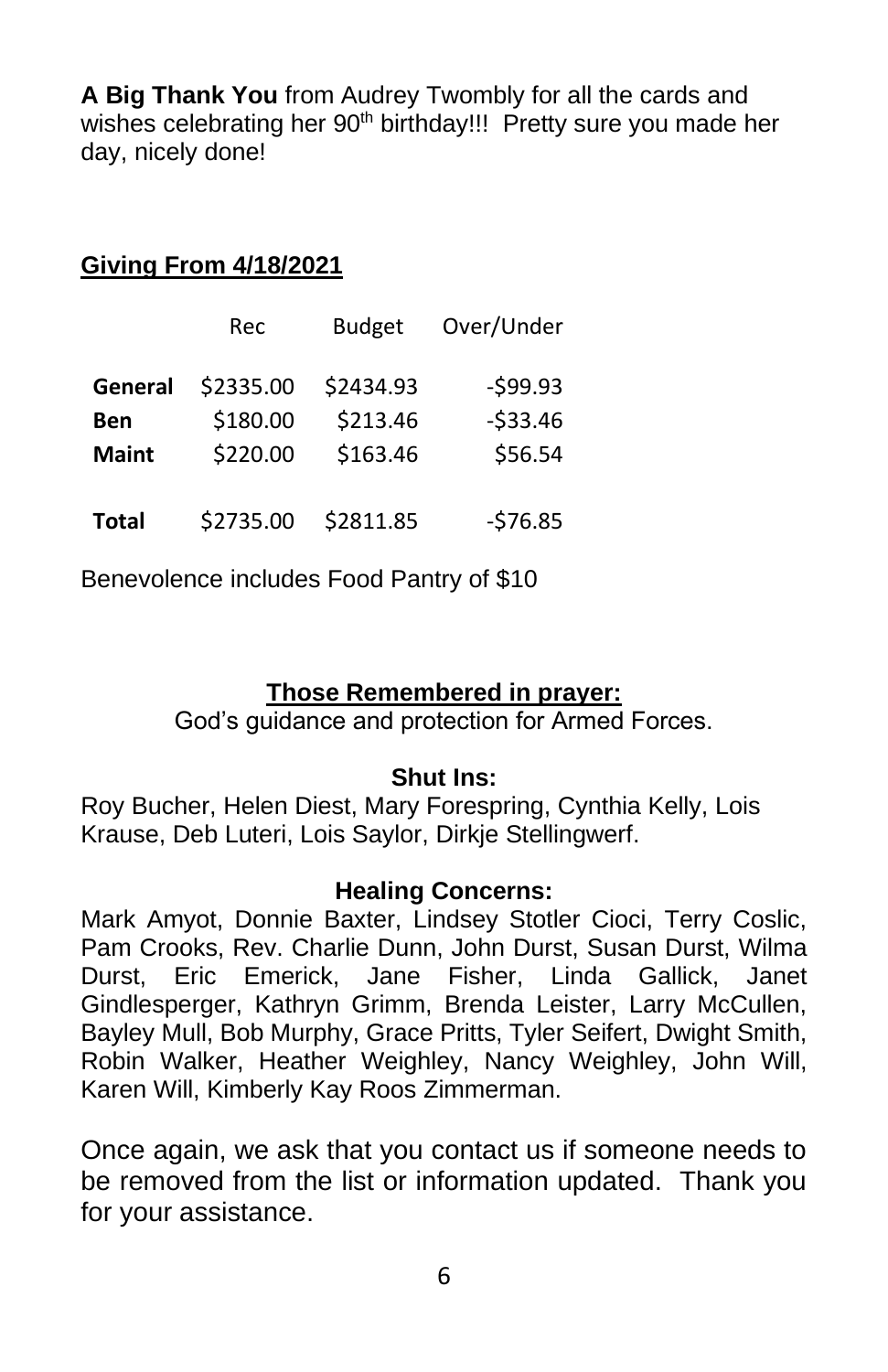*Where You May Find. . .*

**The Nursery:** *is on the lower level for children and their parent. A big screen TV is mounted in the room so that you may watch the service.*

**At the Sanctuary Entrances. . .** Large Print Bulletins **Example 20** Hearing Amplifiers Recycling Boxes for Bulletins *These Days –* Devotional

# **Assisting in Worship**

*Sound:* Terry Luteri, David Saylor

*The Flowers on the altar* in memory and in honor of her greatgrandparents and grandparents by Michele Romesberg

*Today's Bulletin* is dedicated as a birthday remembrance (April 26<sup>th</sup>) for her grandfather, Daniel Weighley, Sr., by Craig, Amanda, Knox & Tatum Stiffler.